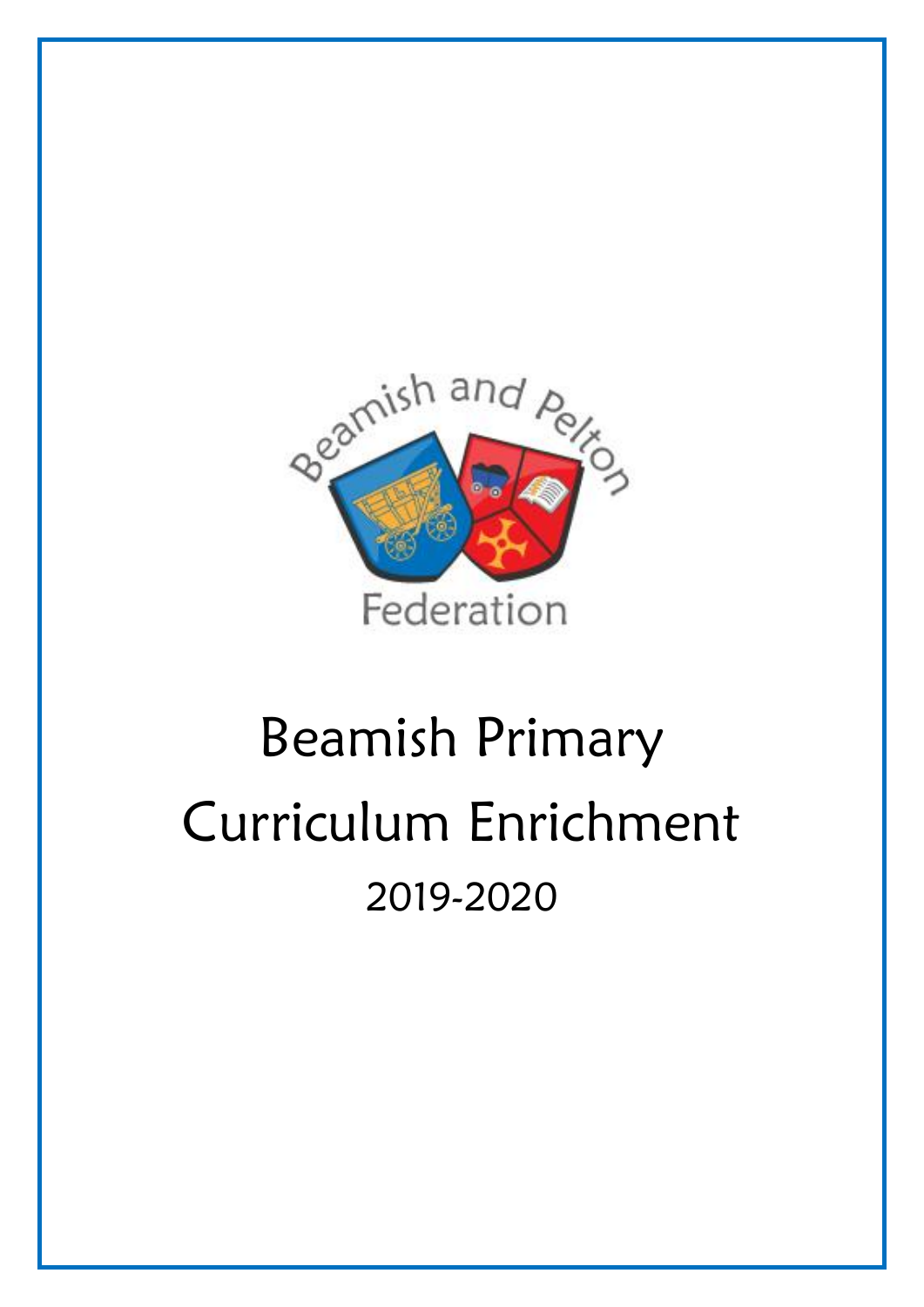# Curriculum Aims and Values

## Intent

Our curriculum aims to create children who are enthusiastic and have an increasing curiosity about their learning. It is designed progressively so that the skills and knowledge form building blocks of learning which enable them to make links across all areas of the curriculum. Where possible, we aim to include significant events to help 'hook' or build upon children's interests and learning within a topic. These may include visits, visitors and events in and out of school where children have the opportunity to apply and extend their learning in different contexts.

## Implementation

Across all subjects of our curriculum, teachers plan and assess against carefully organised learning objectives to continually build upon and extend knowledge and skills. Our carefully planned 'Curriculum Enrichment' enhances this further, ensuring that by the time they leave us, children have had a wide variety of opportunities and experiences. (See Curriculum Enrichment Booklet)

## **English**

## Reading

From the very start, children are encouraged to have a love of books and reading. Word reading skills are taught through the Read, Write, Inc approach supported by a wide range of home readers, books and texts. Comprehension skills are taught through a range of individual, group and whole class teaching where teachers use VIPERS to develop the children's skills across the range of abilities.

High quality class texts have been chosen to challenge and inspire children's thinking and this often drives the work done in Writing and GPS.



## **Writing**

Class texts are the main driver for the teaching of writing. Through these children are taught the skills of Spelling, Handwriting, Composition, and Vocabulary, Grammar and Punctuation in line with national end of year expectations. As with all subjects, able children are extended further and those requiring support receive additional teaching and intervention. By the end of Key Stage 2, all children will have worked with an author.

## Maths

We use the Mastery approach to teach Maths using our work with the Archimedes Maths Hub to develop highly focussed and interactive maths learning. We follow a broad and progressive Maths curriculum which develops children's mental fluency as well as written methods and problem solving. Children make links between different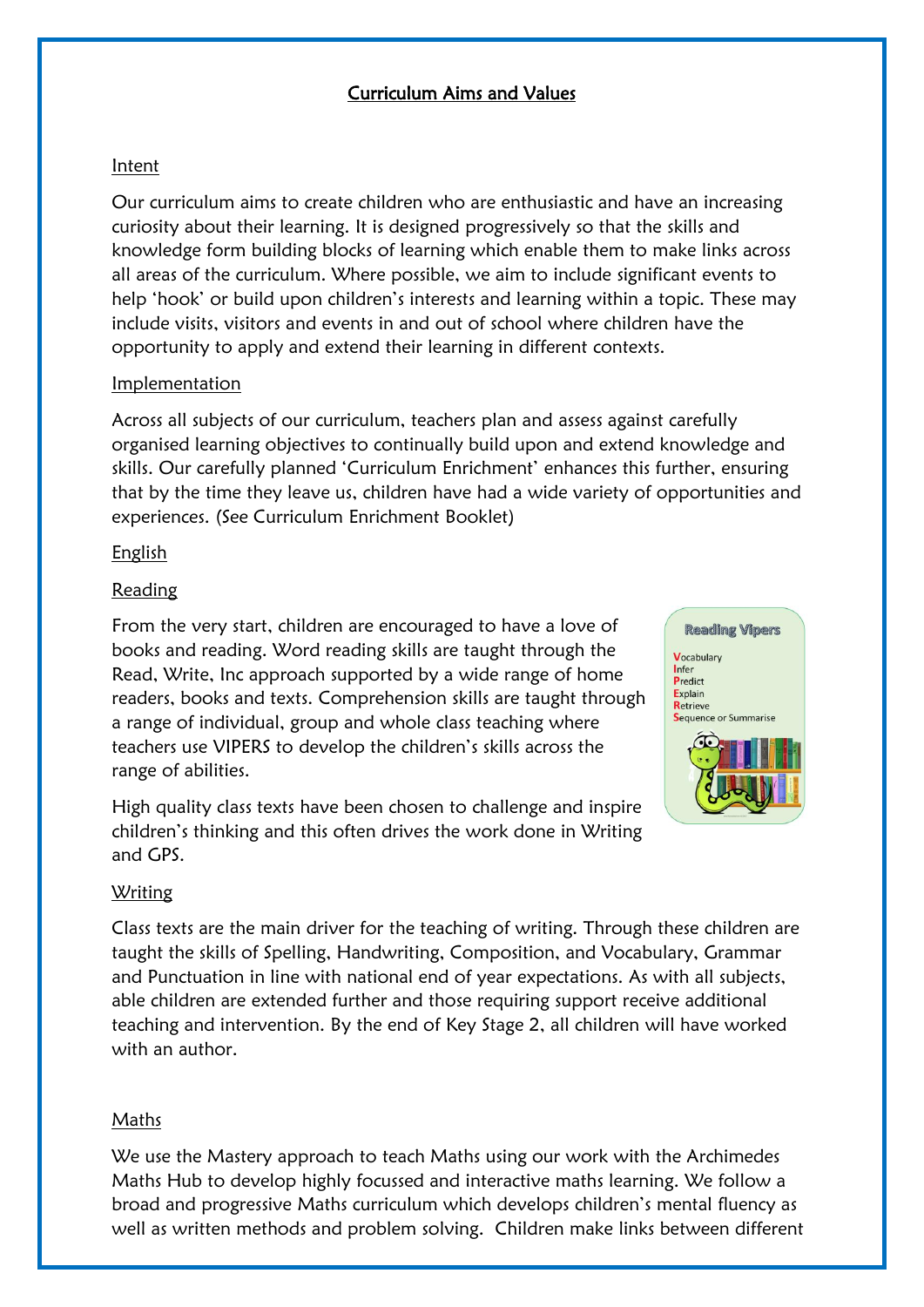areas of Maths so that they acquire a deep knowledge and understanding of key mathematical skills that they can apply in different ways.



## Science

Through an enquiry-based approach, teachers pose scientific questions for children to explore, investigate and reflect upon. Science is taught progressively, in line with the National Curriculum and end of year expectations. Across the year, children also take part in STEM week to further enhance their scientific knowledge and enquiry skills through working with outside educational agencies. In 2017-2018, our work in Science was commended by achieving the Silver Primary Science Quality Mark.

## Humanities

Similarly to Science, Geography and History are taught through an enquiry-based approach. Children explore, investigate and answer questions in order to gain knowledge and understanding of a given topic, local, national or worldwide. Each topic helps to build upon children's current knowledge and skills. The teacher plans for cross-curricular links across other subjects such as Art and Design to enhance this learning further. A wide range of visits and visitors support this learning.

## Computing

Within the teaching of Computing, children develop key skills across the three areas: Computer Science, Information Technology and Digital Literacy. Teachers plan lessons that support and challenge children to develop coding skills and how to use a range of computer programs. We also aim to ensure that all our children become 'digitally literate' and know how to stay safe online when using all forms of technology.

## Art and Design/Design and Technology

Children develop their creative, technical and evaluative skills while learning about the work and influence of artists and designers. This work is often closely linked to other subject areas. Each autumn term we have an Arts Week where each class focusses on a particular artist or theme and then shares their work with the rest of the federation. By the end of Year 6, all children will have worked with a professional artist, and visited a range of art galleries and museums.

## Music

We use the Charanga scheme as the basis of our work in music. This is extended through whole school singing and ukulele tuition in KS2. Every class takes part in a musical performance at some time across the year which helps to develop drama and performance skills further. Some children choose to develop their skills further by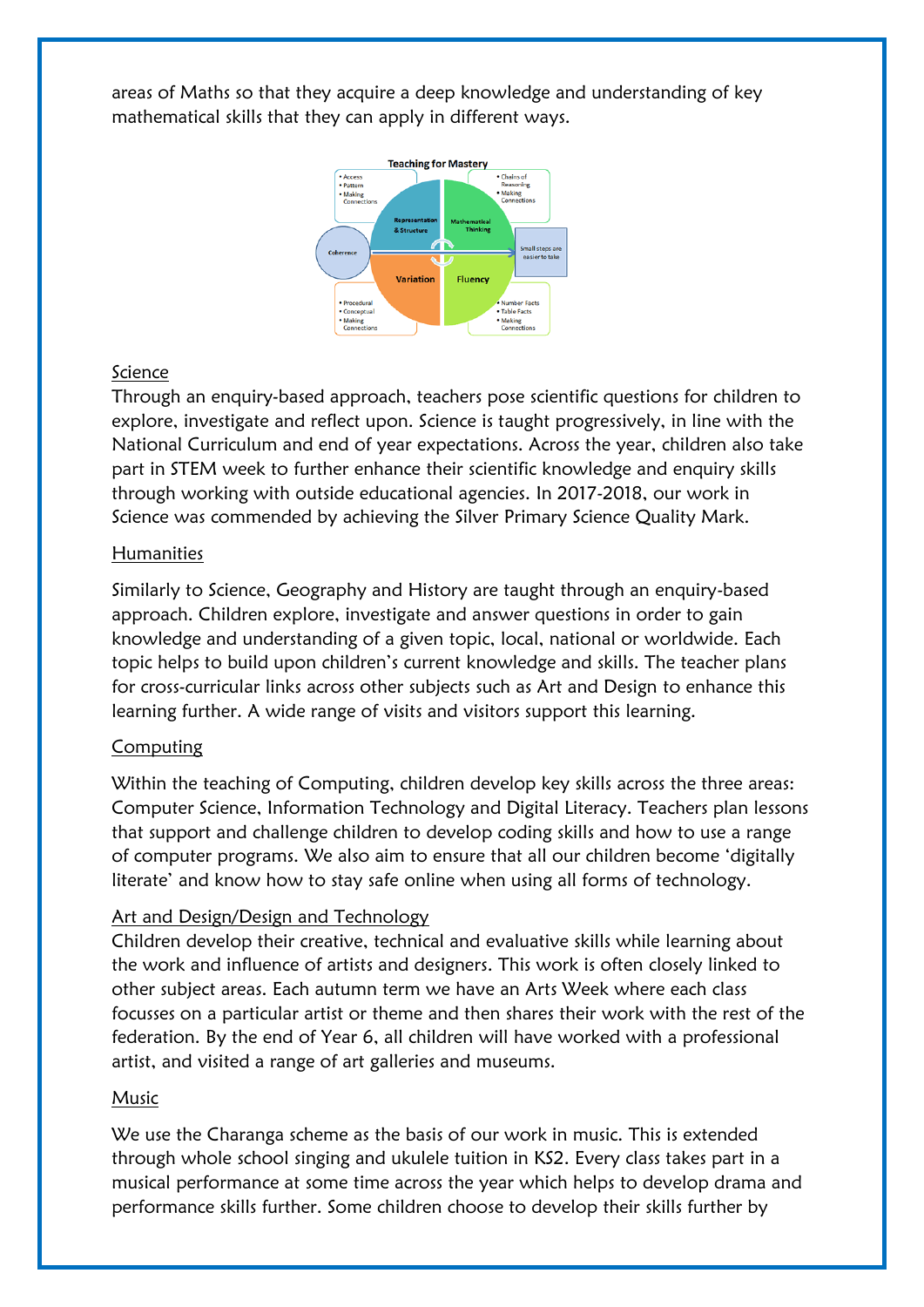taking addition music lessons or coming to after school clubs such as choir. Every child will also work with professional musicians, take part in musical performances and have listened to a professional concert or performance.

## PSHCE

The teaching of PSHCE is delivered using the JIGSAW scheme of work. Personal, Social and Health Education, emotional literacy, social skills and spiritual development are taught across the year in lessons and whole-school assemblies. Raising aspiration is a key element to this work and we ensure children have the opportunity to visit secondary schools and universities, as well as take part in enterprise and charity work.

## Languages

Children learn French from Reception, first focussing on the spoken word and understanding the culture of French speaking countries. Across KS2, the skills of reading and writing are introduced. We aim to ensure all children have had the opportunity to work with a native speaker by the time they leave primary school.

## P.E

We are very proud to have achieved our fourth Gold Mark in P.E and Sport this year.

Physical Education is taught through Durham Core tasks, which include all forms of sport. Children are assessed at their starting point at the beginning of a unit of work. Teachers then plan, differentiate and assess to the needs of the children, before reassessing their skills at the end of a unit. P.E is also delivered across the year through whole-school events such as house competitions, sporting events run by our P.E Sports Crew and Sports Day. A wide variety of after school clubs support our PE provision.

## R.E

Our Religious Education curriculum is taught according to the *Agreed Syllabus* for Religious Education in Durham. Teachers teach R.E as a discrete subject, yet plan for cross-curricular links where appropriate. Our children develop skills across three areas: Knowledge and Understanding of Religion, Critical Thinking and Personal Reflection. Children have the opportunity to visit a range of places of worship as part of their learning.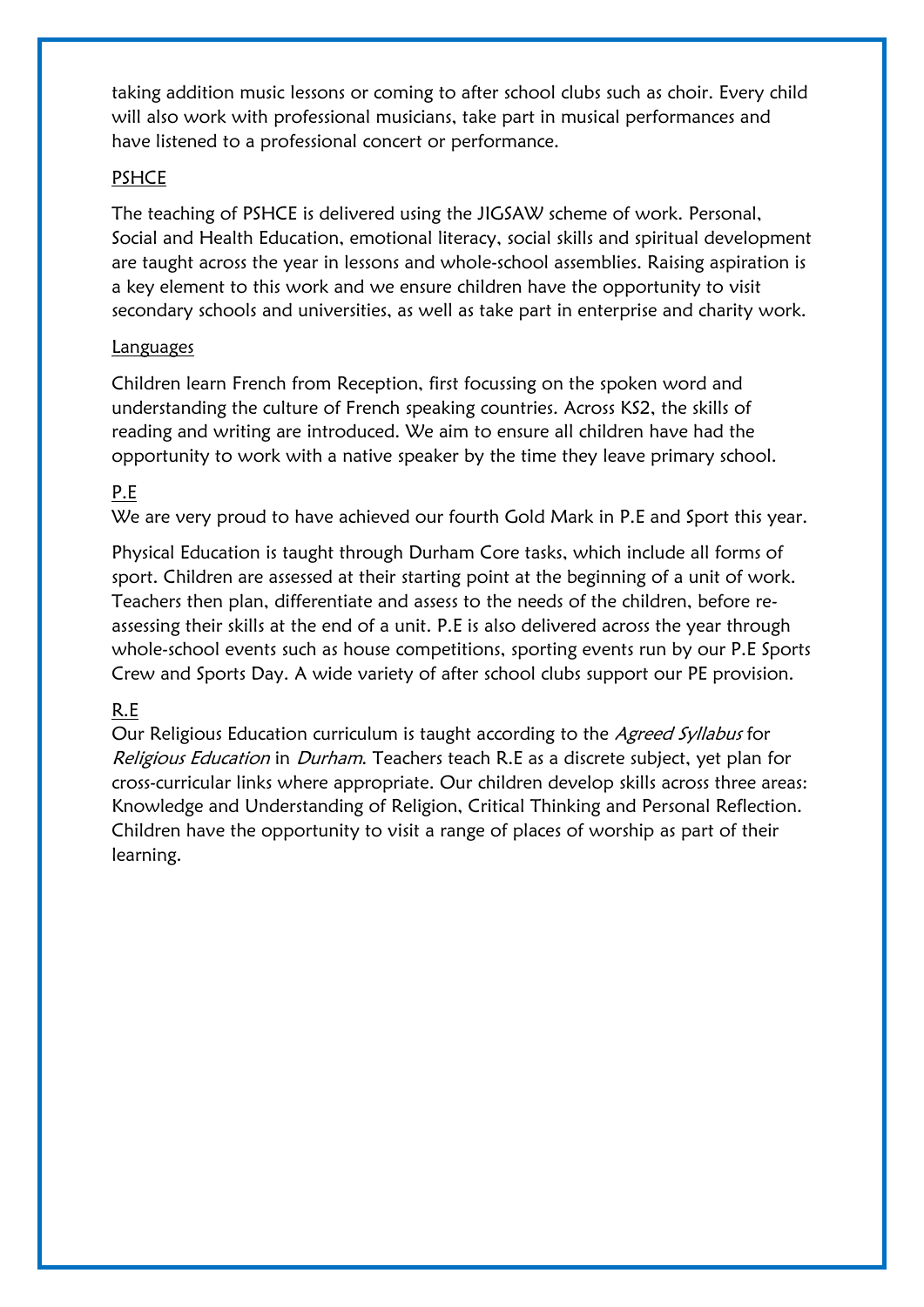| <b>EYFS/Foundation Stage</b> |                                       |  |
|------------------------------|---------------------------------------|--|
| <b>Activity</b>              |                                       |  |
| 1.                           | Visit a farm                          |  |
| 2.                           | Paint a self-portrait                 |  |
| 3.                           | Plant some bulbs and watch them grow  |  |
| 4.                           | Observe the life cycle of a butterfly |  |
| 5.                           | Take part in Forest School Activities |  |
| 6.                           | Prepare food for a celebration        |  |
| 7.                           | Taste new foods                       |  |
| 8.                           | Visit a place of worship              |  |
| 9.                           | Fly a kite                            |  |
| 10.                          | Perform a song / skill                |  |
| 11.                          | Re-tell a story to an audience        |  |
| 12.                          | Post a letter to a friend             |  |
| 13.                          | Visit Beamish Museum                  |  |
| 14.                          | Make a time capsule                   |  |
| 15.                          | Take a photograph                     |  |
| 16.                          | Make perfume from the sensory garden  |  |
| 17.                          | Visit Chinatown for Chinese New Year  |  |
| 18.                          | Learn how to do a forward roll        |  |
| 19.                          | Make a friend                         |  |
| 20.                          | Take part in a nativity play          |  |
| 21.                          | Make a model using junk boxes         |  |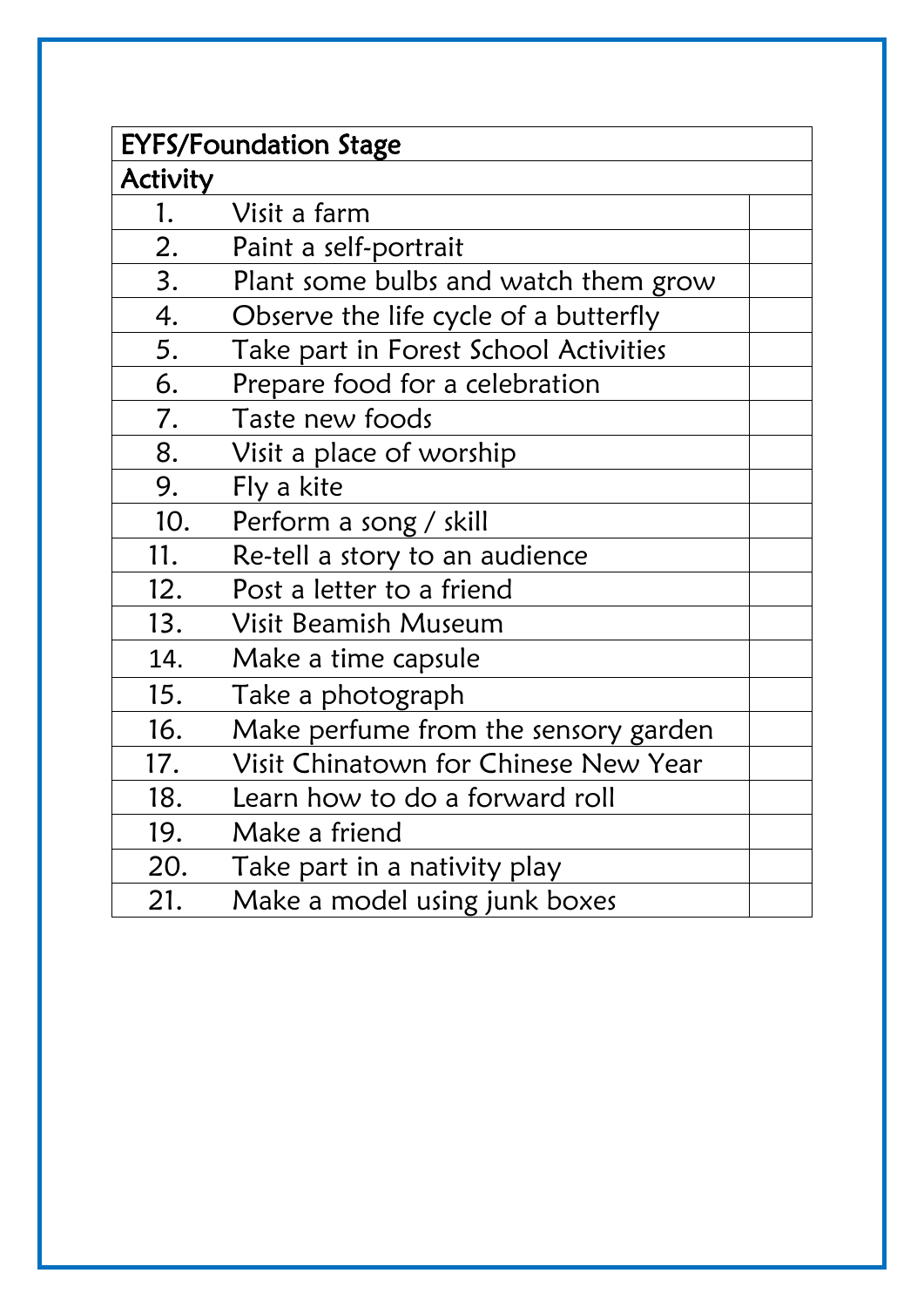Foundation Stage memories...

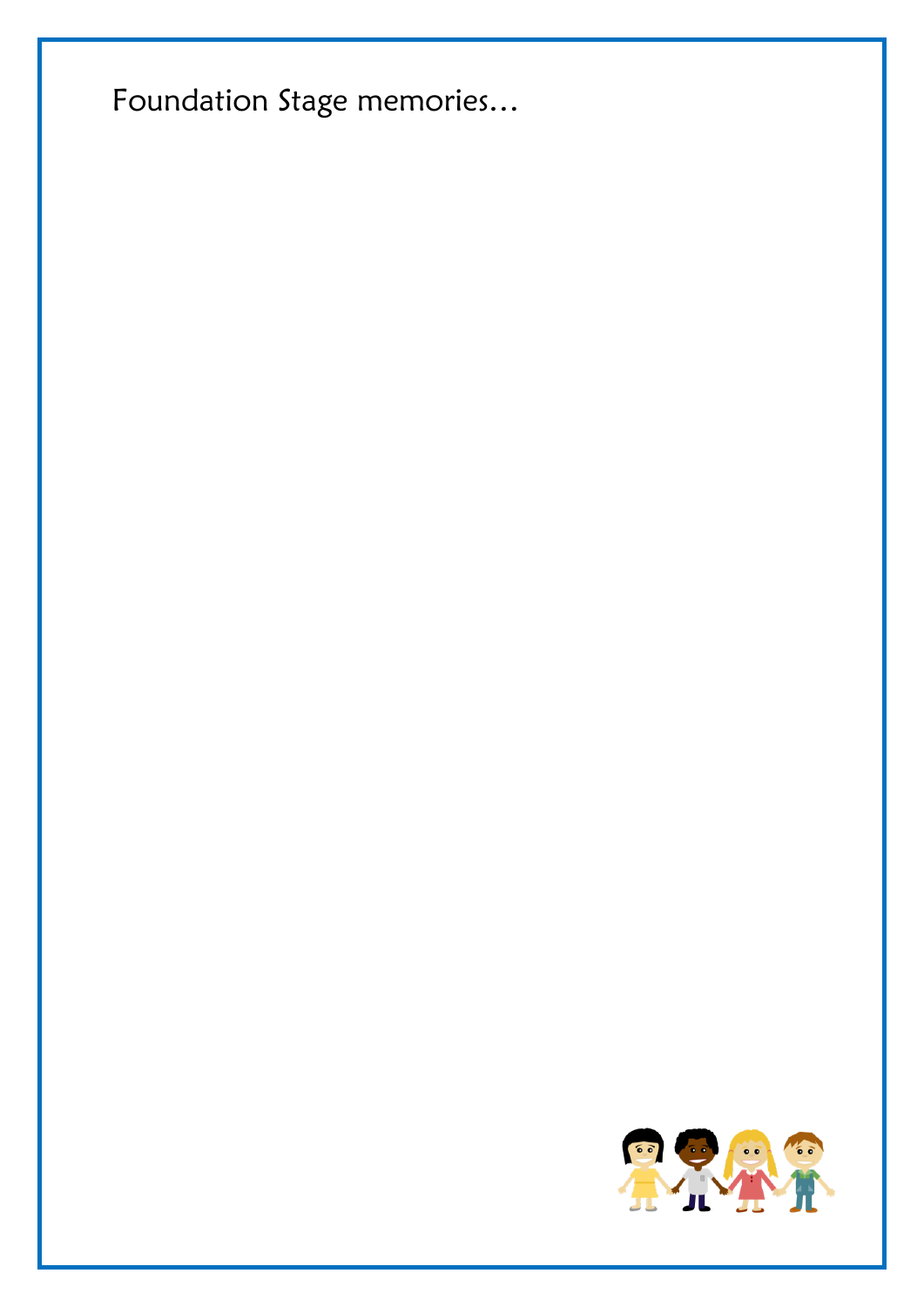|          | Years 1 and 2                           |  |  |
|----------|-----------------------------------------|--|--|
| Activity |                                         |  |  |
| 1.       | Make some biscuits                      |  |  |
| 2.       | Make and taste chapattis                |  |  |
| 3.       | Make a puppet                           |  |  |
| 4.       | Put on a shadow puppet show             |  |  |
| 5.       | Play a board game                       |  |  |
| 6.       | Build a sandcastle                      |  |  |
| 7.       | Create a piece of art for an exhibition |  |  |
| 8.       | Perform a dance                         |  |  |
| 9.       | Go on a hunt for some insects or small  |  |  |
|          | creature                                |  |  |
| 10.      | Make a home for some insects or small   |  |  |
|          | creature                                |  |  |
| 11.      | Create a class collage                  |  |  |
| 12.      | Make a daisy chain                      |  |  |
| 13.      | Join an extra-curricular club           |  |  |
| 14.      | Build a den                             |  |  |
| 15.      | Perform in front of your class          |  |  |
| 16.      | <b>Visit Penshaw Monument</b>           |  |  |
| 17.      | Be part of a talent show                |  |  |
| 18.      | Go rock-pooling                         |  |  |
| 19.      | Create a comic strip                    |  |  |
| 20.      | Visit Seven Stories, Newcastle          |  |  |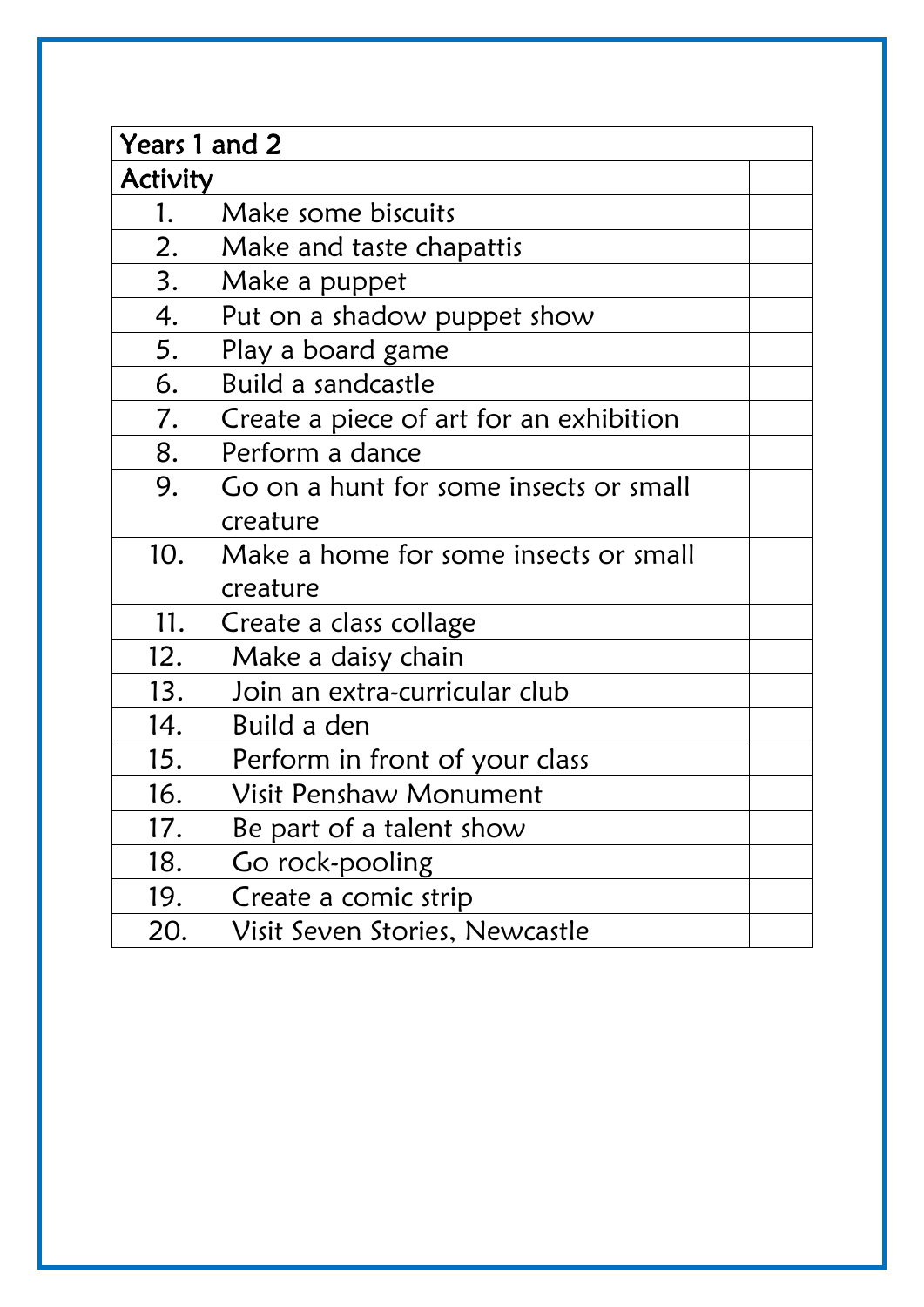Year 1 memories...

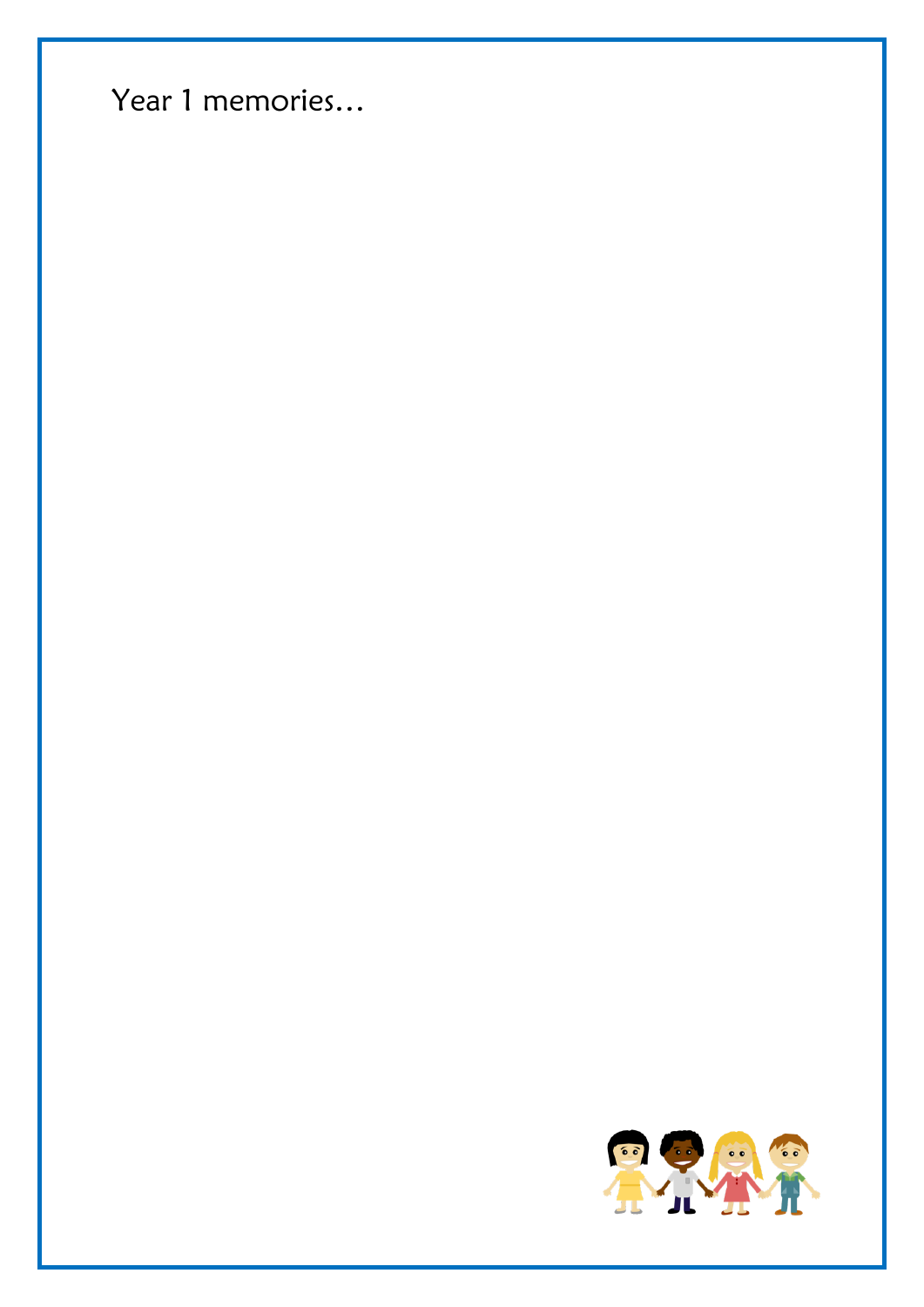| Years 1 and 2 |                                          |  |
|---------------|------------------------------------------|--|
| Activity      |                                          |  |
| 1.            | Make a board game                        |  |
| 2.            | Learn a poem off by heart                |  |
| 3.            | Take a trip to the seaside/beach         |  |
| 4.            | Bake a cake                              |  |
| 5.            | Buy something and check change           |  |
| 6.            | Write a weather report for your class    |  |
| 7.            | Build a bridge and tests its strength    |  |
| 8.            | Become a nature detective                |  |
| 9.            | Design and make a sand structure         |  |
| 10.           | Make a film                              |  |
| 11.           | Go bird watching                         |  |
| 12.           | Walk barefoot on the sand or on a nature |  |
|               | trail                                    |  |
| 13.           | Walk to a local landmark                 |  |
| 14.           | Attend the cinema                        |  |
| 15.           | Handle/observe a variety of animals      |  |
| 16.           | <b>Visit Penshaw Monument</b>            |  |
| 17.           | Be part of a talent show                 |  |
| 18.           | Make a mask                              |  |
| 19.           | Have a water fight                       |  |
| 20.           | Plan a party                             |  |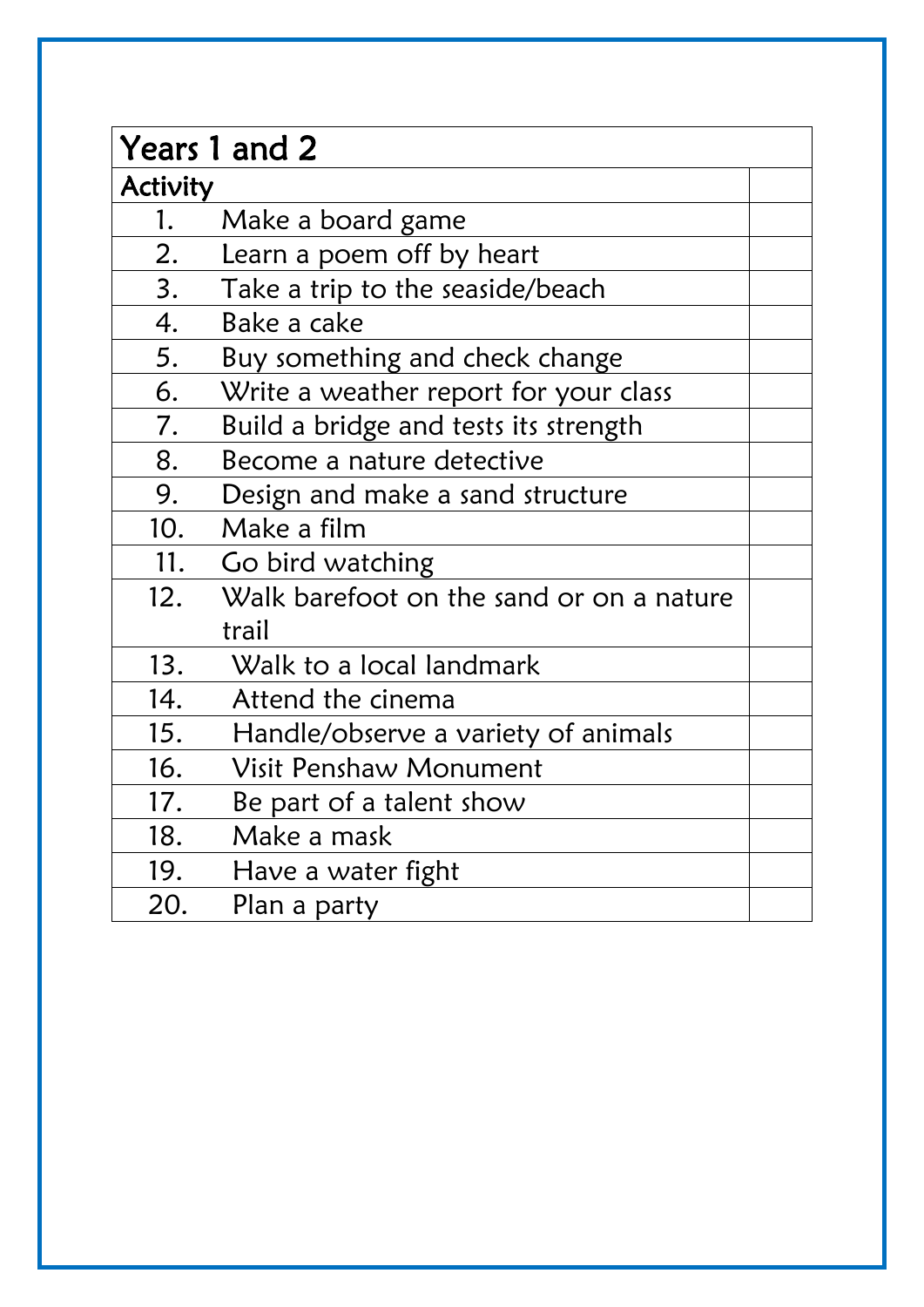Year 2 memories...

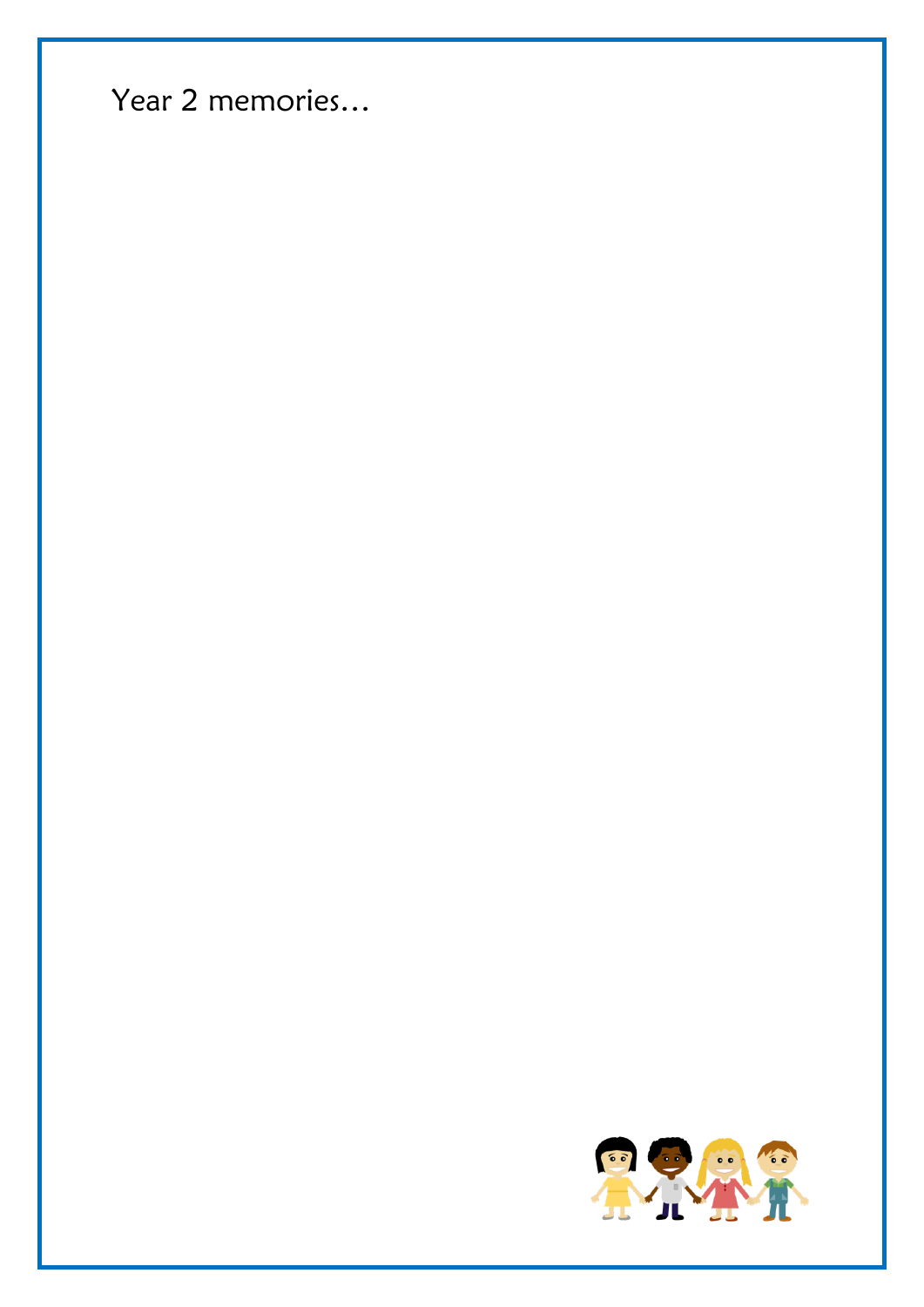| Years 3 and 4   |                                             |  |
|-----------------|---------------------------------------------|--|
| <b>Activity</b> |                                             |  |
| 1.              | Visit Beamish Museum Pit Village            |  |
| 2.              | Take part in an Egyptian banquet            |  |
| 3.              | Eat something never tried before            |  |
| 4.              | Visit a church                              |  |
| 5.              | Design and make a stone age house           |  |
| 6.              | Climb a tree                                |  |
| 7.              | Make a periscope                            |  |
| 8.              | Make a musical instrument                   |  |
| 9.              | Light a candle                              |  |
| 10.             | Learn a new game                            |  |
| 11.             | Make something out of wood                  |  |
| 12.             | Cook outdoors                               |  |
| 13.             | Go on a service bus.                        |  |
| 14.             | Tell classmates about a favourite character |  |
|                 | from a book                                 |  |
| 15.             | Produce rubbings of fossils                 |  |
| 16.             | Try a new sport                             |  |
| 17.             | Eat something self-grown                    |  |
| 18.             | Visit the Hancock Museum                    |  |
| 19.             | Go on a service bus                         |  |
| 20.             | Create a soundtrack for a piece of film     |  |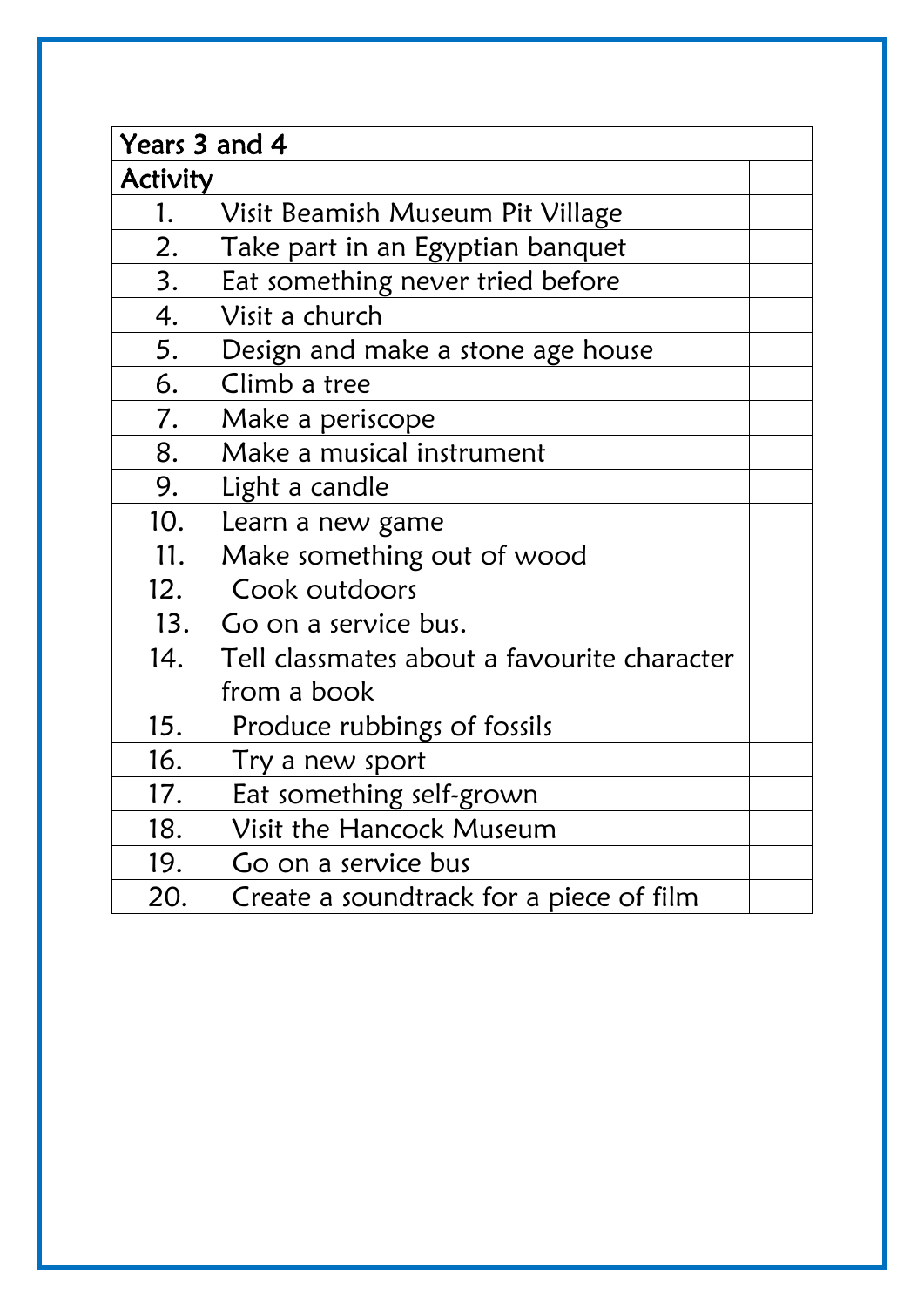Year 3 memories...

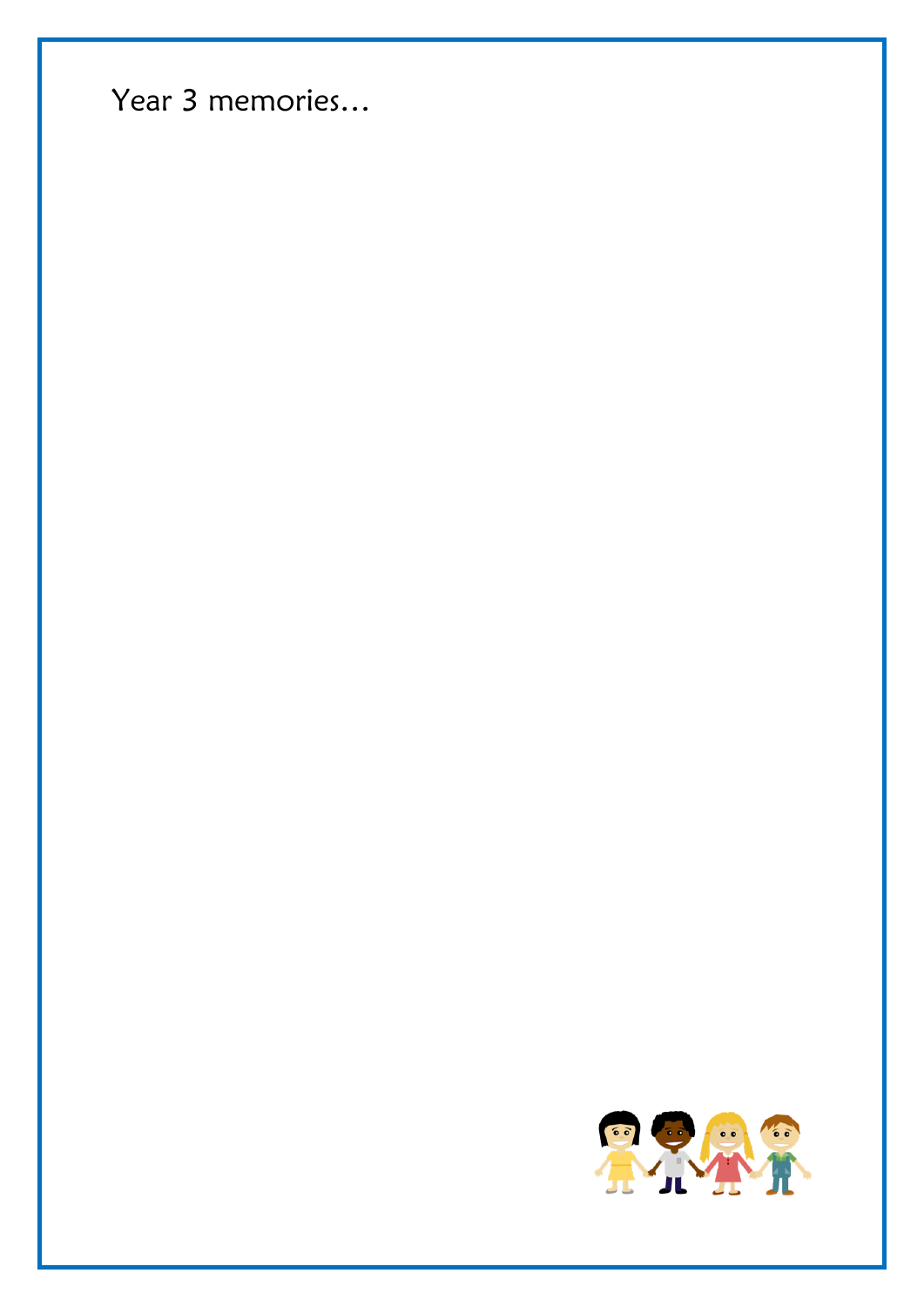| Years 3 and 4 |                                         |  |
|---------------|-----------------------------------------|--|
| Activity      |                                         |  |
| 1.            | Cook a recipe                           |  |
| 2.            | Write and perform a poem                |  |
| 3.            | Perform in a play                       |  |
| 4.            | Watch a play or dance production        |  |
| 5.            | Choreograph a dance                     |  |
| 6.            | Make a sculpture                        |  |
| 7.            | Walk through a forest                   |  |
| 8.            | Visit a Hindu temple                    |  |
| 9.            | Make up your own game and teach it to   |  |
|               | someone                                 |  |
| 10.           | Visit a museum                          |  |
| 11.           | Participate in an overnight residential |  |
| 12.           | Go to the theatre                       |  |
| 13.           | Learn to sew a button                   |  |
| 14.           | Sew a Christmas decoration              |  |
| 15.           | <b>Try Meditation</b>                   |  |
| 16.           | Complete a Maths trail                  |  |
| 17.           | Take part in orienteering               |  |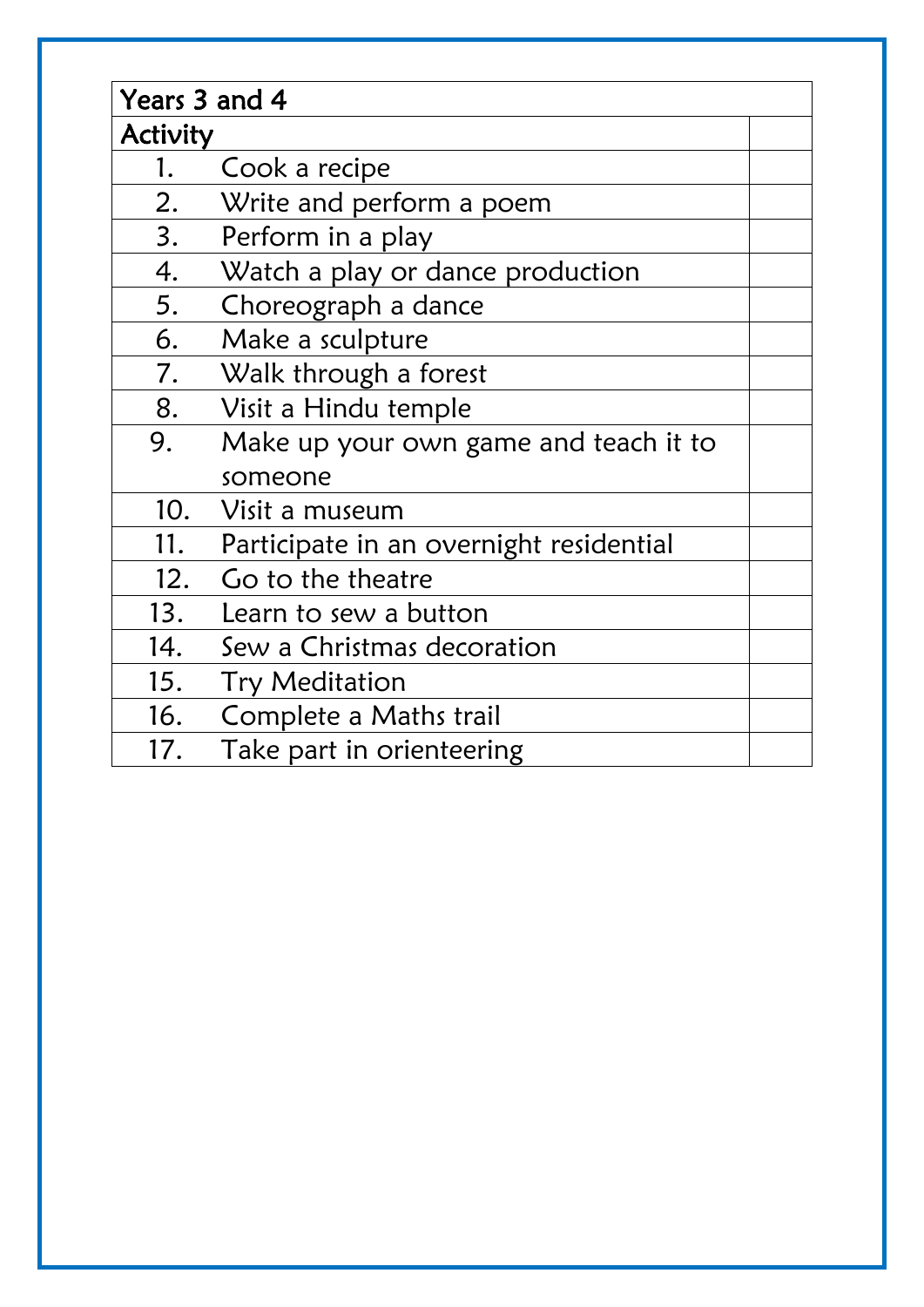Year 4 memories...

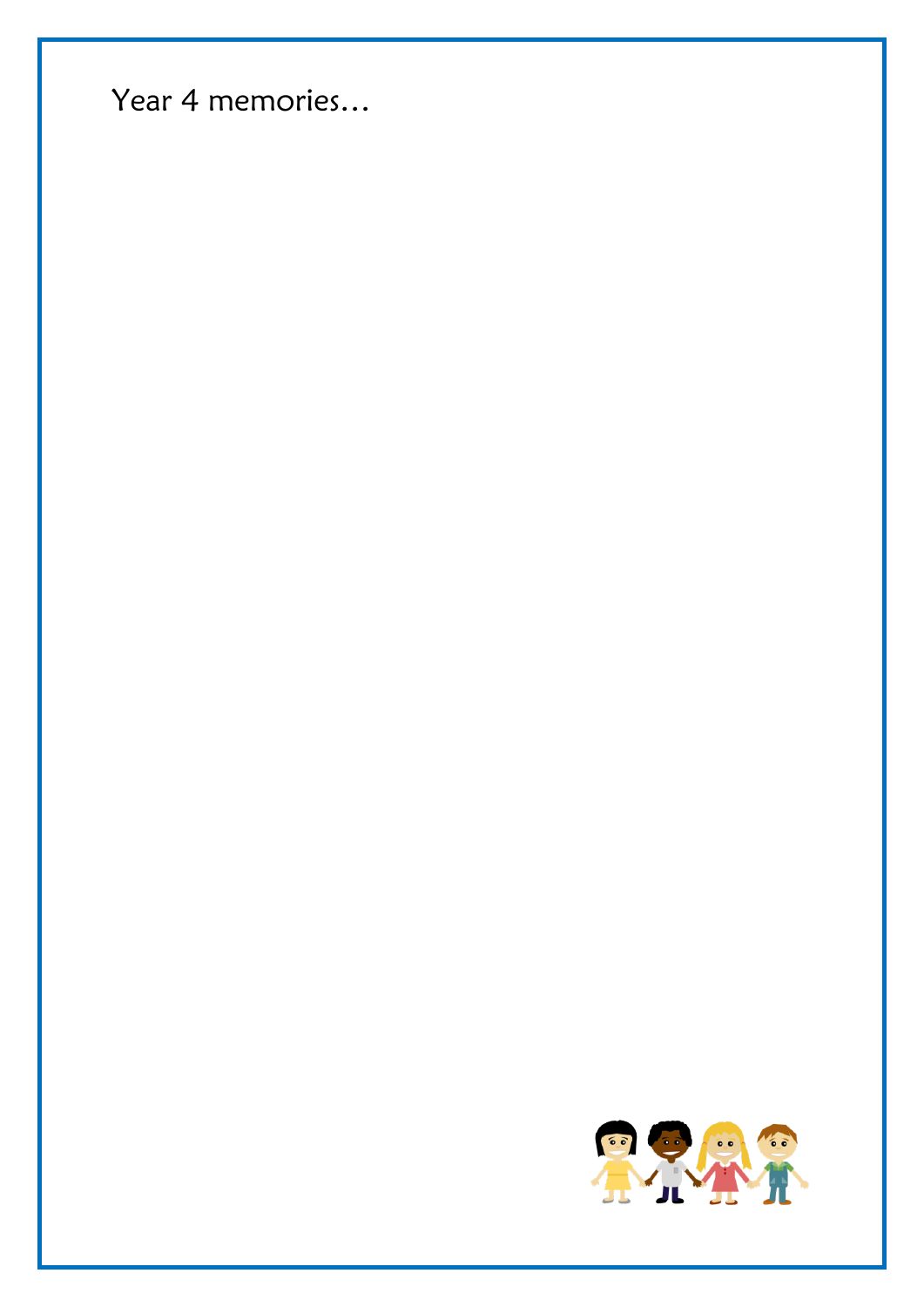| Years 5 and 6 |                                           |  |
|---------------|-------------------------------------------|--|
| Activity      |                                           |  |
| 1.            | Take part in a debate                     |  |
| 2.            | Learn something new about your local      |  |
|               | area                                      |  |
| 3.            | Make and launch an air powered rocket     |  |
| 4.            | Use an OS map                             |  |
| 5.            | Design an orienteering trail              |  |
| 6.            | Visit the Sage and the Baltic             |  |
| 7.            | Visit a Gurdwara                          |  |
| 8.            | Write a story for Reception children      |  |
| 9.            | Visit a local Secondary School            |  |
| 10.           | Make sculptures                           |  |
| 11.           | Visit the planetarium                     |  |
| 12.           | Write in the Mayan language               |  |
| 13.           | Learn how to sew a button on.             |  |
| 14.           | Plant seeds/pick litter in the local area |  |
| 15.           | Plan and cook a meal from a different     |  |
|               | culture                                   |  |
| 16.           | Visit a local church                      |  |
| 17.           | Play a musical instrument and perform for |  |
|               | an audience                               |  |
| 18.           | Make a large-scale model                  |  |
| 19.           | Take part in a theatre workshop           |  |
| 20.           | Visit archaeological ruins                |  |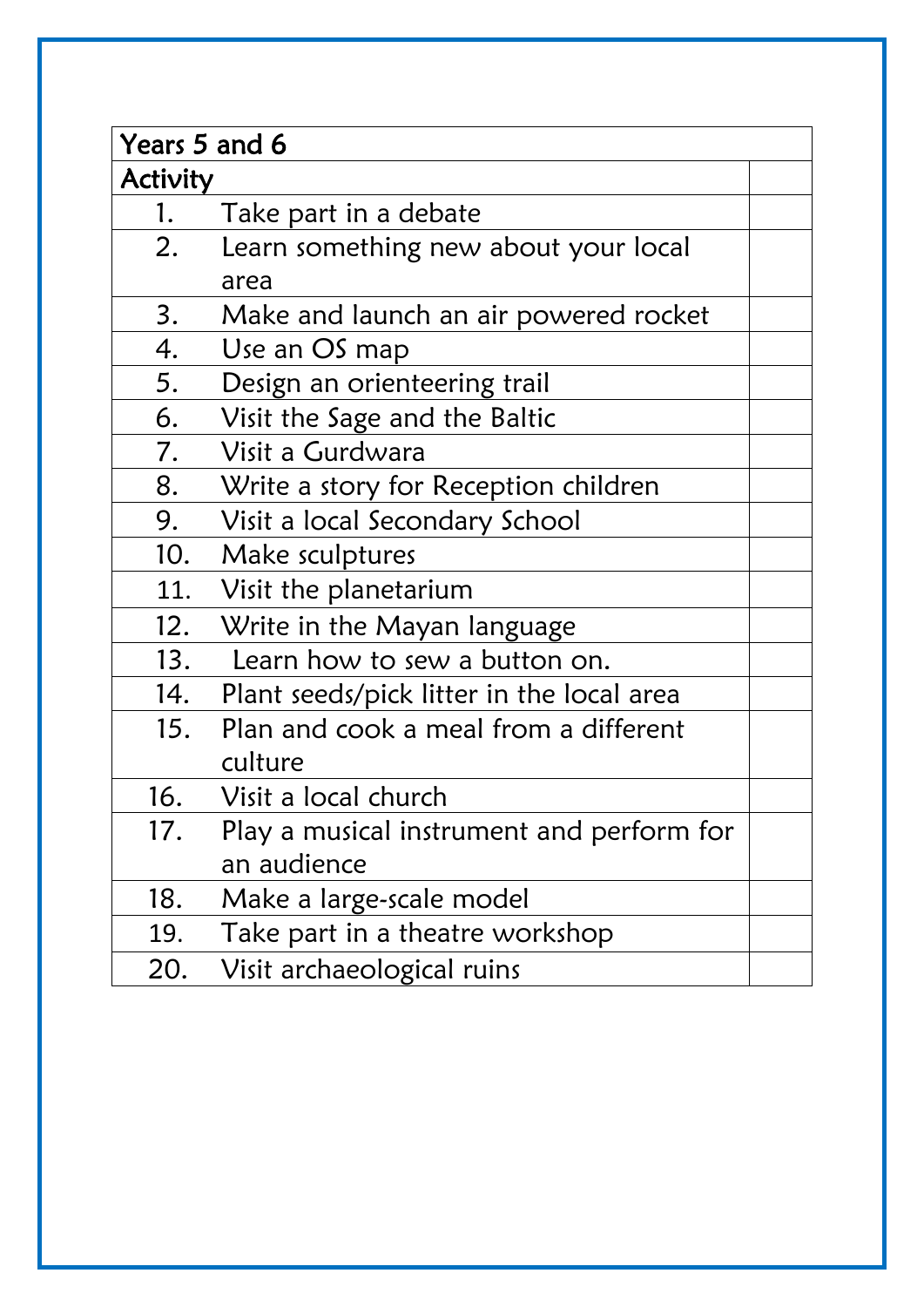Year 5 memories...

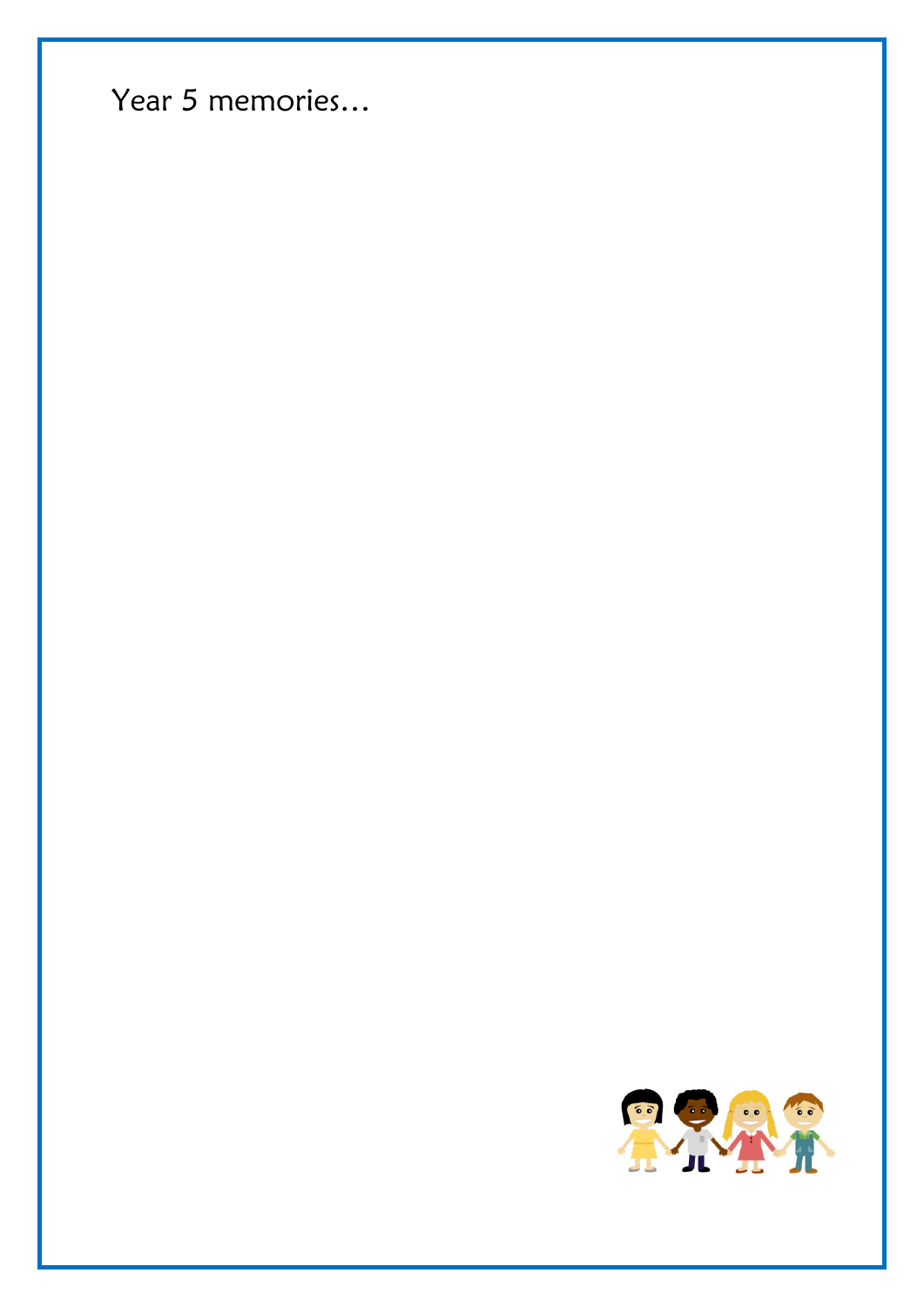| Years 5 and 6 |                                          |  |
|---------------|------------------------------------------|--|
| Activity      |                                          |  |
| 1.            | Keep a diary for a week                  |  |
| 2.            | Take a trip on a train and/or metro      |  |
| 3.            | Send an email                            |  |
| 4.            | Learn to knit                            |  |
| 5.            | Write a speech                           |  |
| 6.            | Vote in a school election                |  |
| 7.            | Plan a tour around your local area       |  |
| 8.            | Interview someone                        |  |
| 9.            | Organise a fundraising event             |  |
| 10.           | Learn how to access the news             |  |
| 11.           | Open a time capsule that has been buried |  |
|               | by them in Reception                     |  |
| 12.           | Write and record a radio broadcast or    |  |
|               | podcast.                                 |  |
| 13.           | Attend an outdoor adventurous            |  |
|               | residential (Kingswood)                  |  |
| 14.           | Make a dessert/ do some baking           |  |
| 15.           | Organise afternoon tea for parents and   |  |
|               | carers                                   |  |
| 16.           | Go on a picnic                           |  |
| 17.           | Visit a university                       |  |
| 18.           | Visit a place of work                    |  |
| 19.           | Visit Durham Cathedral                   |  |
| 20.           | Visit a city - Newcastle/ Durham/ London |  |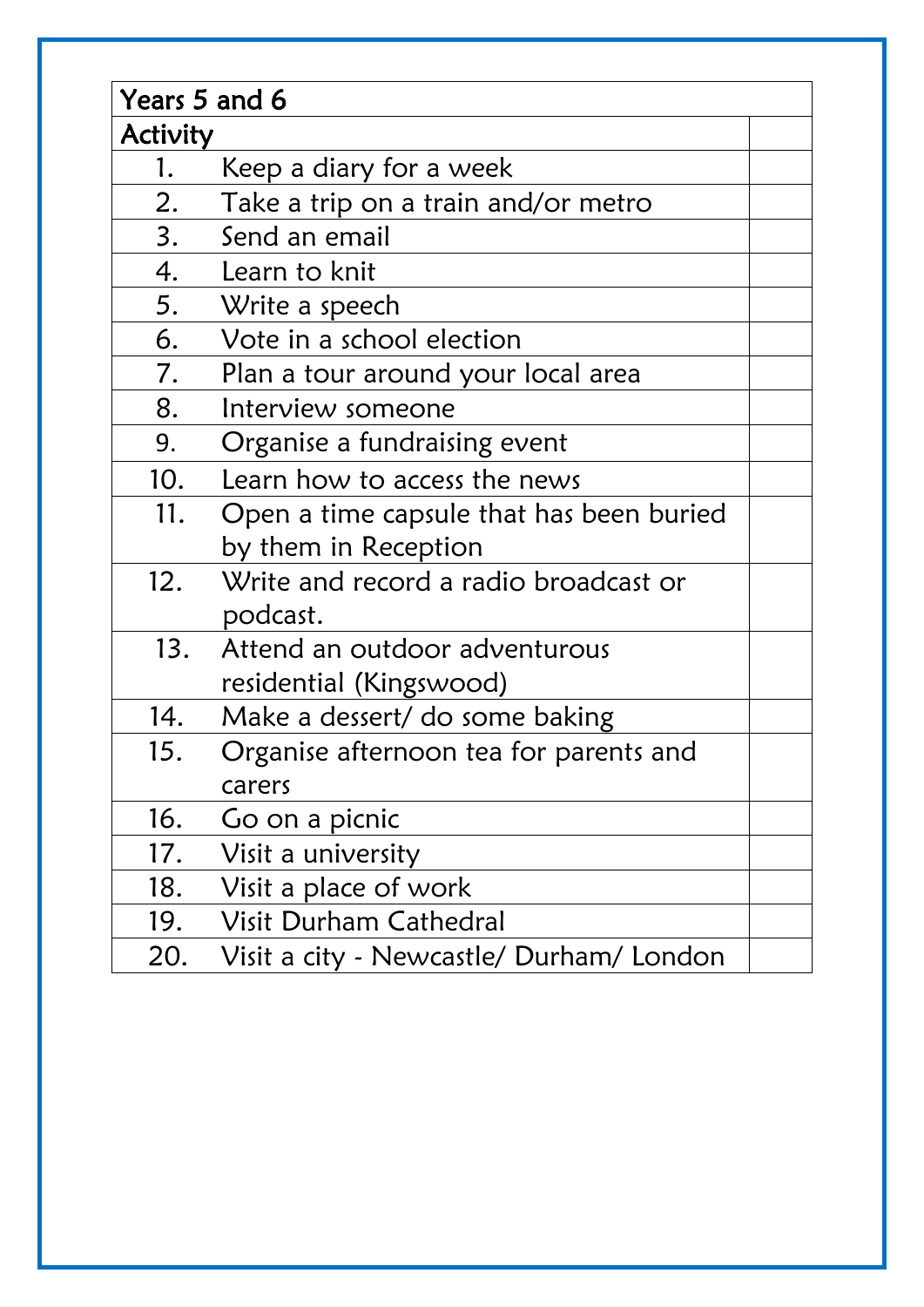Year 6 memories...